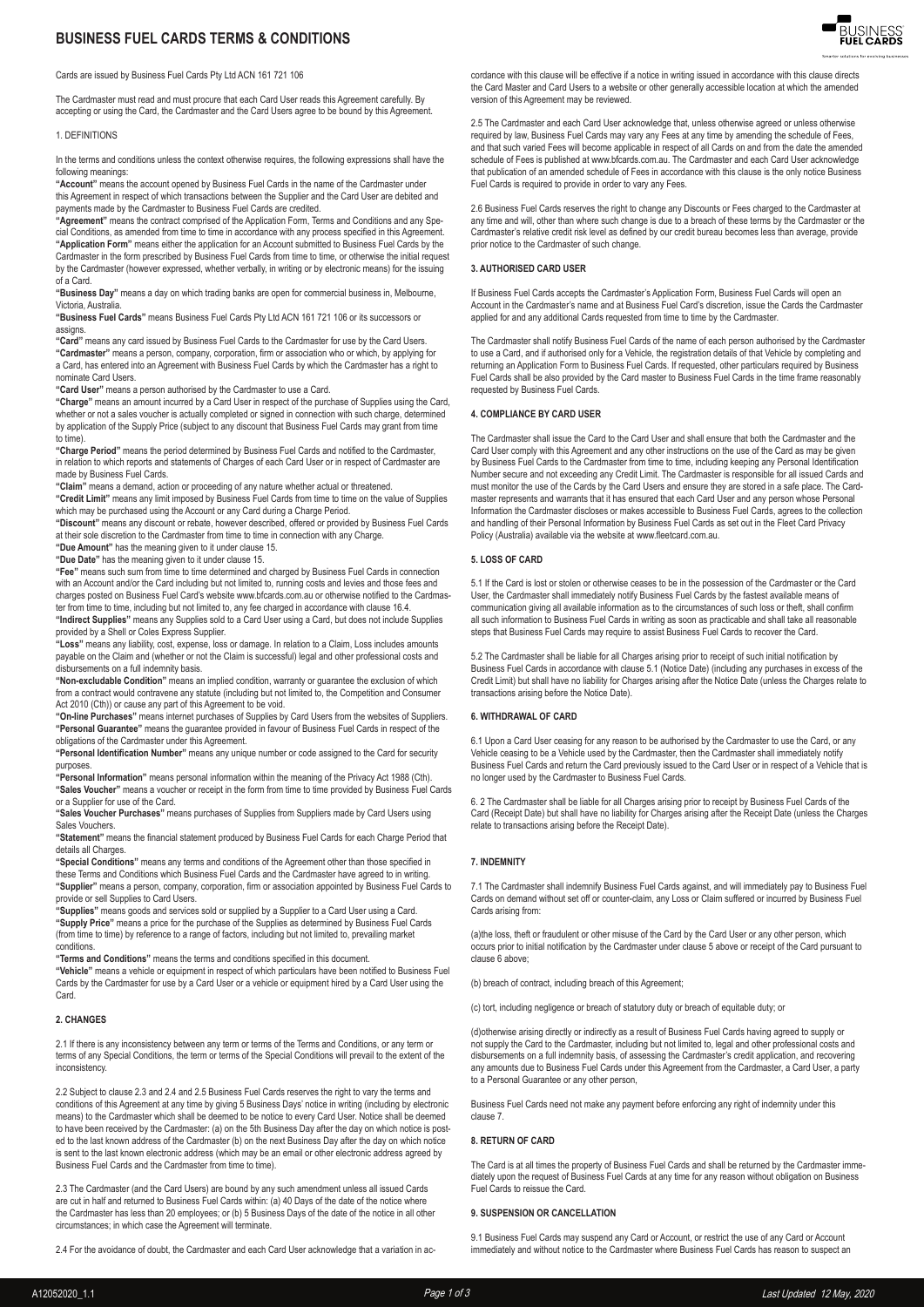existing or anticipated breach of this Agreement, or for any other reason, in its absolute discretion.

9.2 Business Fuel Cards may upon the cancellation, loss, theft, destruction of the Card or for any other reason, in its absolute discretion, give such notice to the Cardmaster as it thinks fit that the Card is no longer valid. Subject to clauses 5 and 6, the Card will be cancelled from the date of the notice.

9.3 Business Fuel Cards is entitled to disclose to any Supplier or any other person the reason for the suspension, restriction, or invalidity of any Card or Account. The Cardmaster waives all rights of action against Business Fuel Cards in relation to disclosure of such information whether given negligently or otherwise.

9.4 Business Fuel Cards may at any time disclose to any third party information concerning the Account as may be necessary for the operation of the Card.

# **10. PURCHASE OF SUPPLIES**

10.1 On presentation of a valid Card to a Supplier, Card Users may purchase Supplies, subject to hours of business and availability of Supplies. A Supplier may refuse to supply Supplies if the Card presented by a Card User is invalid, damaged or a different signature is provided or the vehicle does not match the registration number and description embossed on the Card.

10.2 The Cardmaster shall procure that the Card User obtains a Sales Voucher in respect of Sales Voucher Purchases. Each Sales Voucher shall be signed by the Card User at the time of purchase of the Supplies. The signature by the Card User of a Sales Voucher shall constitute a purchase by the Cardmaster from the Supplier of all Supplies to which that Sales Voucher relates. Subject to clauses 5 and 6, the Cardmaster shall have no right to dispute the amount of any Sales Voucher or the authority of the Card User to purchase those Supplies.

10.3 On-line Purchases debited to a Card by a Supplier's website, shall constitute a purchase by the Cardmaster. Subject to clauses 5 and 6, the Cardmaster shall have no right to dispute the amount of any On-line Purchase or the authority of the Card User to purchase those Supplies.

10.4 Business Fuel Cards shall not be liable to the Cardmaster for any loss, damage, costs or expenses suffered by the Cardmaster and arising directly or indirectly from failure by the supplier to accept a Card or failure by the Supplier to charge the normal cash price for Supplies notwithstanding that such failure may constitute a breach of any contract or agreement between the Supplier and Business Fuel Cards.

10.5 Business Fuel Cards shall not be liable for any act or omission of any Supplier or any defect or deficiency in any Indirect Supplies. The Cardmaster will be solely responsible for any Claim against or dispute with any Supplier in connection with Indirect Supplies and the existence of such Claim or dispute shall not relieve the Cardmaster of the obligation to pay the amount of all Charges due to Business Fuel Cards set out in the Statement.

# **11. WARRANTY BY CARDMASTER**

Signature by a Card User on a Sales Voucher in conjunction with the use of the Card and use of a Card for an On-line Purchase shall constitute a warranty by the Cardmaster that:

(a) All statements, amounts and other information contained in the Sales Voucher or provided on the Supplier's website in respect of the purchase of Supplies by a Card User from a Supplier are true and correct in all respects and reflect a genuine commercial transaction between the Supplier and the Card User and there are no collateral contracts or other representations in existence affecting the sale of the Supplies to which the Sales Voucher relates.

(b) In the case of a Sales Voucher Purchase, after its completion and signature the Sales Voucher has not been altered or added to.

(c) The Cardmaster has no right to dispute or withhold payment to Business Fuel Cards in respect of the whole or any part of the amounts shown on the Sales Voucher.

(d) The transaction complies in all respects with the requirements of any law or regulation.

(e) The benefit of the transaction has not been assigned, pledged or dealt with by the Card User in any manner or in favour of any person other than the Cardmaster.

(f) The Card is valid, is in good physical working condition and all details embossed on the Card are correct.

### **12. PROPERTY IN THE SUPPLIES**

12.1 Business Fuel Cards acknowledges that the Cardmaster shall subject to payment being made in full to Business Fuel Cards have the property in the Supplies and shall be entitled to the benefit of all terms and warranties relating to the Supplies.

12.2 Until the Cardmaster has paid for any Supplies and whether or not the due date for payment has passed and in addition to any rights Business Fuel Cards may have, at its absolute discretion, Business Fuel Cards is authorised by the Cardmaster and Card User without notice to the Cardmaster or Card User, to enter the Cardmaster's or Card User's premises (or any premises under the control of the Cardmaster or as agent of the Cardmaster in which Supplies are stored) and use reasonable force to take possession of all the Supplies without liability for any trespass, negligence or conversion or payment of any compensation to the Cardmaster or Card User whatsoever.

12.3 On retaking possession of goods Business Fuel Cards may elect to refund to the Cardmaster any part payment that may have been made and to credit the Cardmaster's account with the value of the goods less any charge for recovery of the goods, or to resell the goods.

# **13. BUSINESS FUEL CARDS LIABILITY**

13.1 Business Fuel Cards shall not be liable for any Loss or Claim, however caused, suffered or incurred by the Cardmaster or the Card User, in connection with any defects in any Indirect Supplies purchased or any Indirect Supplies improperly made or supplied by a Supplier to a Card User or for any mechanical failure of a vehicle resulting from such defects. This exclusion applies whether or not the Cardmaster or Card User was aware of the possibility of such Loss to the Cardmaster or Card User when this Agreement was entered into.

13.2 Except for liability in relation to breach of any Non-excludable Condition and liability under clause

13.3, Business Fuel Card's total liability to the Cardmaster and any Cardholder in contract, including for

one or more breaches of any express term or terms of this Agreement (in aggregate), tort (including in negligence), statute, or otherwise, is limited to the total amount of Fees paid to Business Fuel Cards by the Cardmaster in the 6 months before the incident giving rise to the liability occurred.

13.4 Business Fuel Card's total liability to the Cardmaster and any Cardholder for a breach of any Non-excludable Condition (other than a Non-excludable Condition that by law cannot be limited) is limited, at Business Fuel Card's option to any one of resupplying, replacing or repairing, or paying the cost of resupplying, replacing or repairing goods in respect of which the breach occurred, or supplying again or paying the cost of supplying again, services in respect of which the breach occurred.

13.5 Except for liability in relation to breach of any Non-excludable Condition Business Fuel Cards excludes all liability to the Cardmaster or any Cardholder for lost profits, lost revenue, lost savings, lost business, loss of opportunity and any consequential or indirect loss arising out of, or in connection with, any services, any Supplies, and any claims by any third person, or this Agreement, even if Business Fuel Cards knew that loss was possible or the loss was otherwise foreseeable.

### **14. PAYMENT FOR SUPPLIES**

14.1 For Indirect Supplies purchased by the Card User, Business Fuel Cards shall pay the Supplier the amount shown on the Sales Voucher submitted to Business Fuel Cards by the Supplier where such Sales Voucher is legibly impressed with the Card of the Card User and is signed by the Card User and shall debit the Account of the Cardmaster with the amount shown on the Sales Voucher in the manner set out in clause 15.

14.2 For any Supplies that are not Indirect Supplies, the Cardmaster and each Card User acknowledge that the price payable for those Supplies will be the Charges determined by Business Fuel Cards, and if a Supplier issues a document that purports to be a tax invoice or other record of price paid for Supplies, that document is void to the extent it pertains to price charged or paid.

#### **15. BUSINESS FUEL CARD CHARGES**

Immediately following the conclusion of each Charge Period the Cardmaster will be issued a Statement, which will set out the total amount of Charges and Fees owing to Business Fuel Cards (Due Amount). All Charges and Fees, including Charges and Fees from all Card Users, are due and payable to Business Fuel Cards by the date specified on the Statement (Due Date).

### **16. PAYMENT BY THE CARDMASTER**

16.1 The Cardmaster shall make payment either by authorising its bankers to pay by Direct Debit initiated by Business Fuel Cards, or EFTPOS if authorised by Business Fuel Cards the Charges referred to in clause 15.

16.2 Where payment of a Due Amount is not made in full by the Cardmaster on the relevant Due Date, the monies received by Business Fuel Cards shall be applied to the Due Amount in such a way as Business Fuel Cards shall in its sole discretion determine. Subject to such discretion, the monies received by Business Fuel Cards shall be applied first in payment of the Fees referable to the Due Amount.

16.3 Payment in full of a Due Amount must reach Business Fuel Cards Pty Ltd at its offices at GPO Box 1867, Sydney NSW 2001, or if by direct debit being electronically received, no later than the Due Date. Any payment made will not be deemed to have been received by Business Fuel Cards until the date on which such payment is actually credited to Business Fuel Cards' Account.

16.4 If a payment is overdue or dishonoured, Business Fuel Cards will charge the Cardmaster such Fees, including but not limited to, any interest and overdue and/or dishonour fees as posted on Business Fuel Card's website www.bfcards.com.au or notified by Business Fuel Cards from time to time to compensate Business Fuel Cards for additional administrative, legal or borrowing costs in dealing with an overdue or dishonoured payment, but without prejudice to and unrelated to the right of Business Fuel Cards to charge interest or any other rights and remedies available to Business Fuel Cards. The Cardmaster's liability to pay such Fees will be in addition to the Cardmaster's liability to pay any outstanding amounts.

16.5 If the Cardmaster or a Card User continue to use the Card where the Credit Limit has been reached or exceeded, Business Fuel Cards will deem such use to be a request for a credit extension. Such requests will be considered at the discretion of Business Fuel Cards, taking into consideration the Cardmaster's account structure, payment history, and any available credit information. Any request for a credit extension will be considered solely at the discretion of Business Fuel Cards and if the request is rejected, Business Fuel Cards has no liability to the Cardmaster in respect of any action to cease supply. If Business Fuel Cards agrees to grant the Cardmaster a credit extension the Cardmaster may be charged a credit extension fee, being a percentage of the Charges, until the outstanding balance has been repaid. The Cardmaster will be liable for any outstanding amounts as well as any losses, damages, costs and disbursements (including legal costs on a solicitor-client basis) incurred by Business Fuel Cards in recovering the outstanding amount, including interest.

16.6 The right to require payment of interest is without prejudice to any other rights the Business Fuel Cards may have against the Cardmaster at law or in equity.

16.7 A failure to pay any amount under this Agreement is not remedied until both the amount unpaid and any Fee payable under clause 17.4 have been paid in full.

### **17. CREDIT CHECKS AND CREDIT REPORTING**

17.1 The Cardmaster hereby consents to Business Fuel Cards, in accordance with the law and its privacy policy, performing a credit check on the Cardmaster and any of its guarantors by disclosing the Cardmaster's and any of its guarantor's personal and credit information to credit reporting bodies and other credit providers. The purpose of this credit check is to assess the Cardmaster's application for a credit account.

17.2 The right to perform credit checks in clause 17.1 extends to a right for Business Fuel Cards to perform credit checks in the future for the purpose of reviewing credit increase applications, reviewing the Credit Limit on the Account, and collecting any payments owed by the Cardmaster to Business Fuel **Cards** 

17.3 Where it is appropriate to do so, Business Fuel Cards may also disclose credit information relating to the Cardmaster and any of their guarantors to credit reporting bodies for the purpose of reporting default and repayment history information about the Cardmaster and any of their guarantors.

### **18. TERM AND TERMINATION**

18.1 The term of this Agreement shall be for a period from the date on which Business Fuel Cards ac-